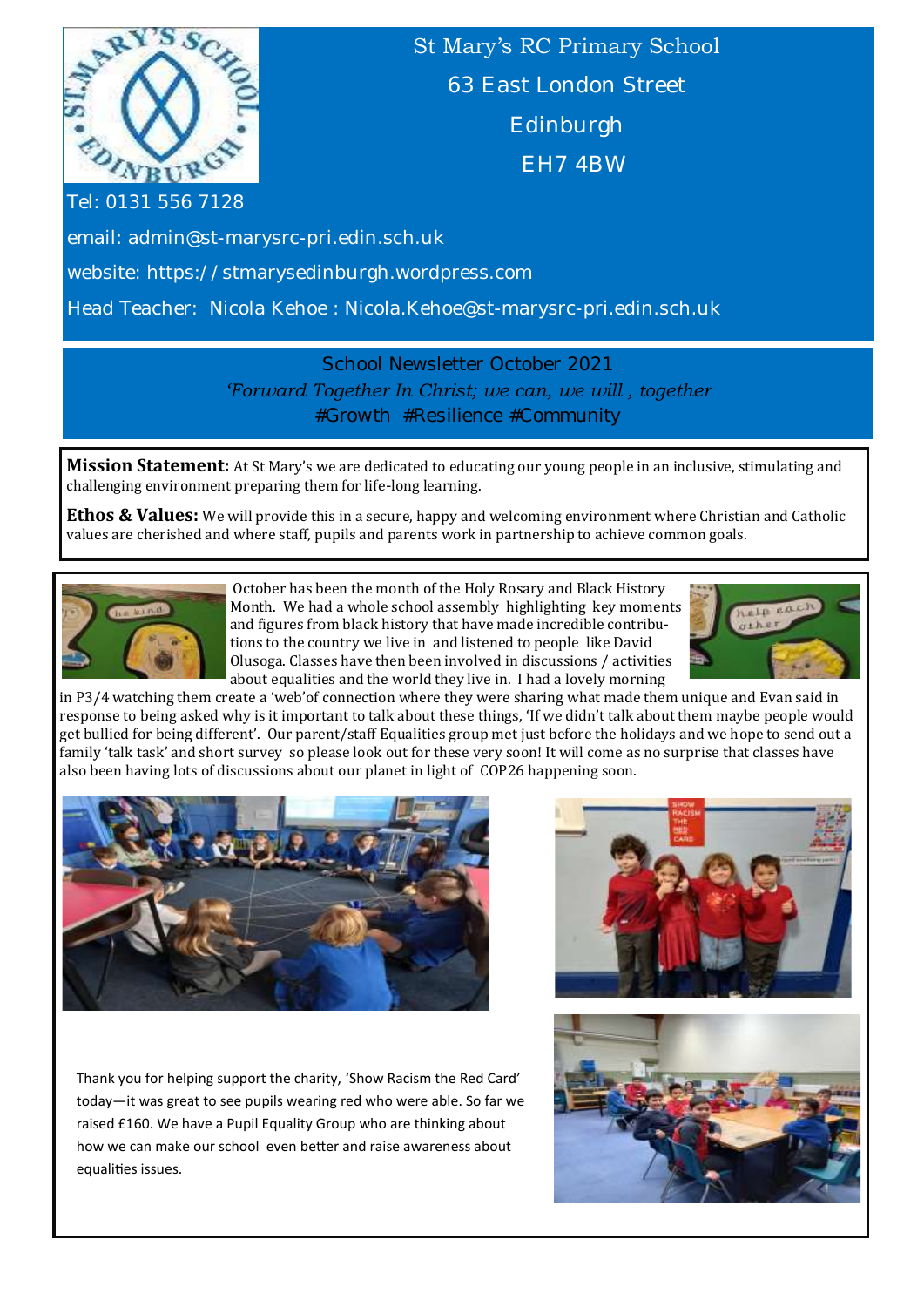# Sarah Adlington

Olympic athlete



Sarah Adlington is a British judoka. She has won over 75 medals, including +78kg gold at the 2015 Oceania Open in Wollongong and at the 2013 European Open in Rome. She Relarus. Wikipedia<br>Belarus. Wikipedia

It's been quite a short month but classes have been busy as always like P7a . As they begin to think about designing and building their eco cities P7a have been discussing land use and took a walk up Calton Hill to get a better view of Edinburgh's placement and an idea of the layout of the city. The pupils were tasked with taking photos of the views from Calton Hill so that they can use these photos in class. They also had an extra challenge to test their photography skills by trying to capture the sun through one of the monuments!

Our P6 classes were delighted to welcome Sarah Adlington to school this week to talk about her recent experience at the Tokyo Olympics and about her training and what drives her. Thanks so much to Aoife in P6a for helping to organise the visit. And thanks so much to Sarah for taking the time to visit!



#### **This may be of interest:**

Place2Be has launched *Parenting Smart* a website resource for parents and carers of 4-11 year olds. A Place2Be survey of 962 parents found that around half (52%) of parents of 4-11 year-olds felt isolated during the pandemic, and almost half (48%) of parents felt they would have benefitted from advice about how to manage their children's behaviour during the pandemic.Place2Be developed *Parenting Smart* to help parents and carers support their children's mental health and manage their behaviour. It's completely free to use and access. Developed by Place2Be's parenting experts, the site is full of tips and advice on a range of topics including transition to secondary school, meltdowns and sleep difficulties. *Learn more at parentingsmart.org.uk*

÷